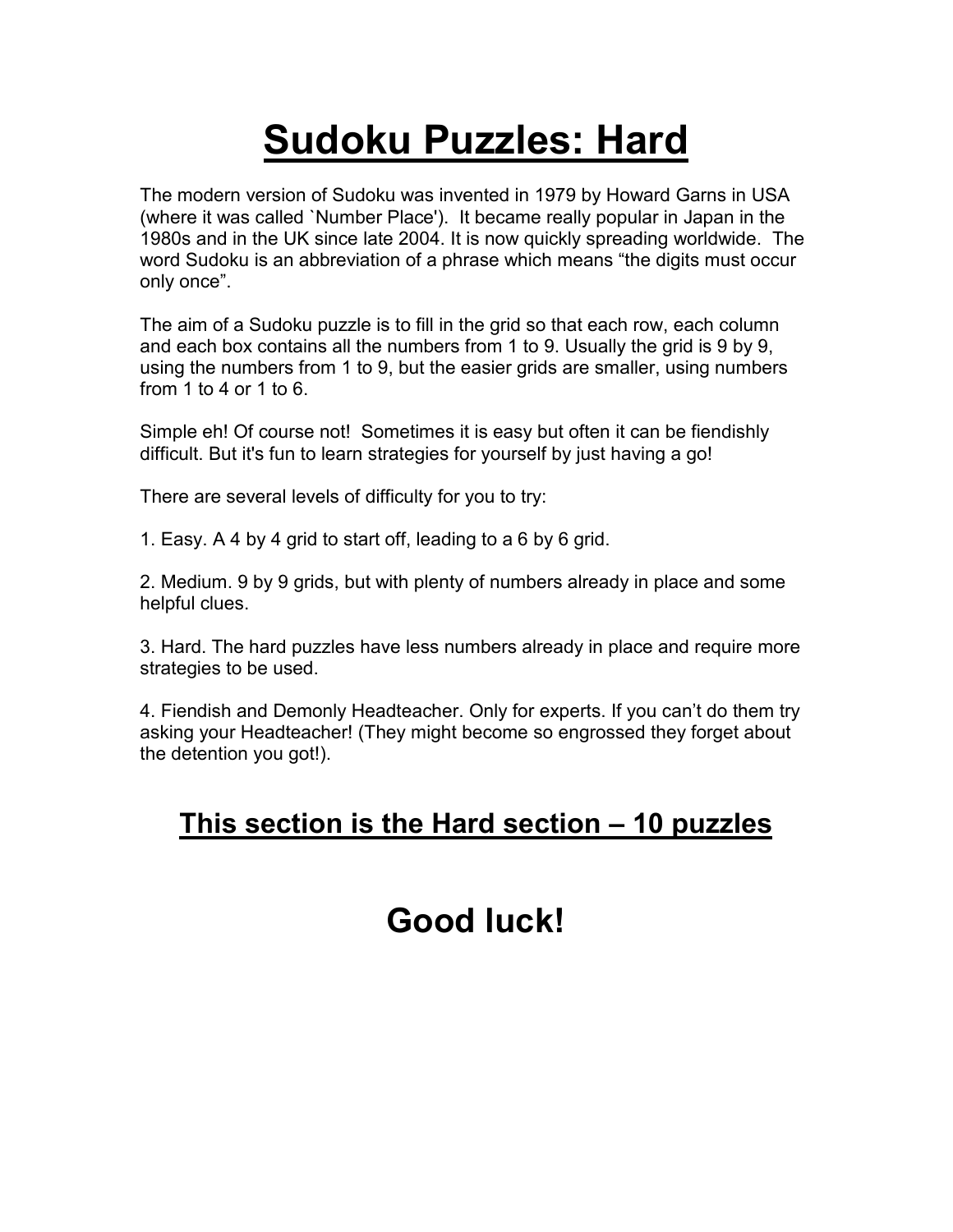



**Sudoku** 

**Fill in the puzzle so that every row across, every column down and every 3 by 3 box contains the numbers 1 to 9.**

**Hard Puzzle 1**

|                          |                |                |                |   |                |   |                          | $\overline{2}$ |
|--------------------------|----------------|----------------|----------------|---|----------------|---|--------------------------|----------------|
|                          |                |                |                |   |                | 9 | $\overline{4}$           |                |
|                          |                | $\overline{3}$ |                |   |                |   |                          | $\frac{5}{4}$  |
|                          | 9              | $\overline{2}$ | 3              |   | 5              |   | $\overline{\mathcal{I}}$ |                |
| 8                        | $\overline{4}$ |                |                |   |                |   |                          |                |
|                          | $\overline{6}$ | $\overline{7}$ |                | 9 | 8              |   |                          |                |
|                          |                |                | $\overline{7}$ |   | $\overline{6}$ |   |                          |                |
|                          |                |                | $\frac{9}{5}$  |   |                |   | $\frac{2}{6}$            |                |
| $\overline{\mathcal{A}}$ |                | 8              |                |   |                | 3 |                          |                |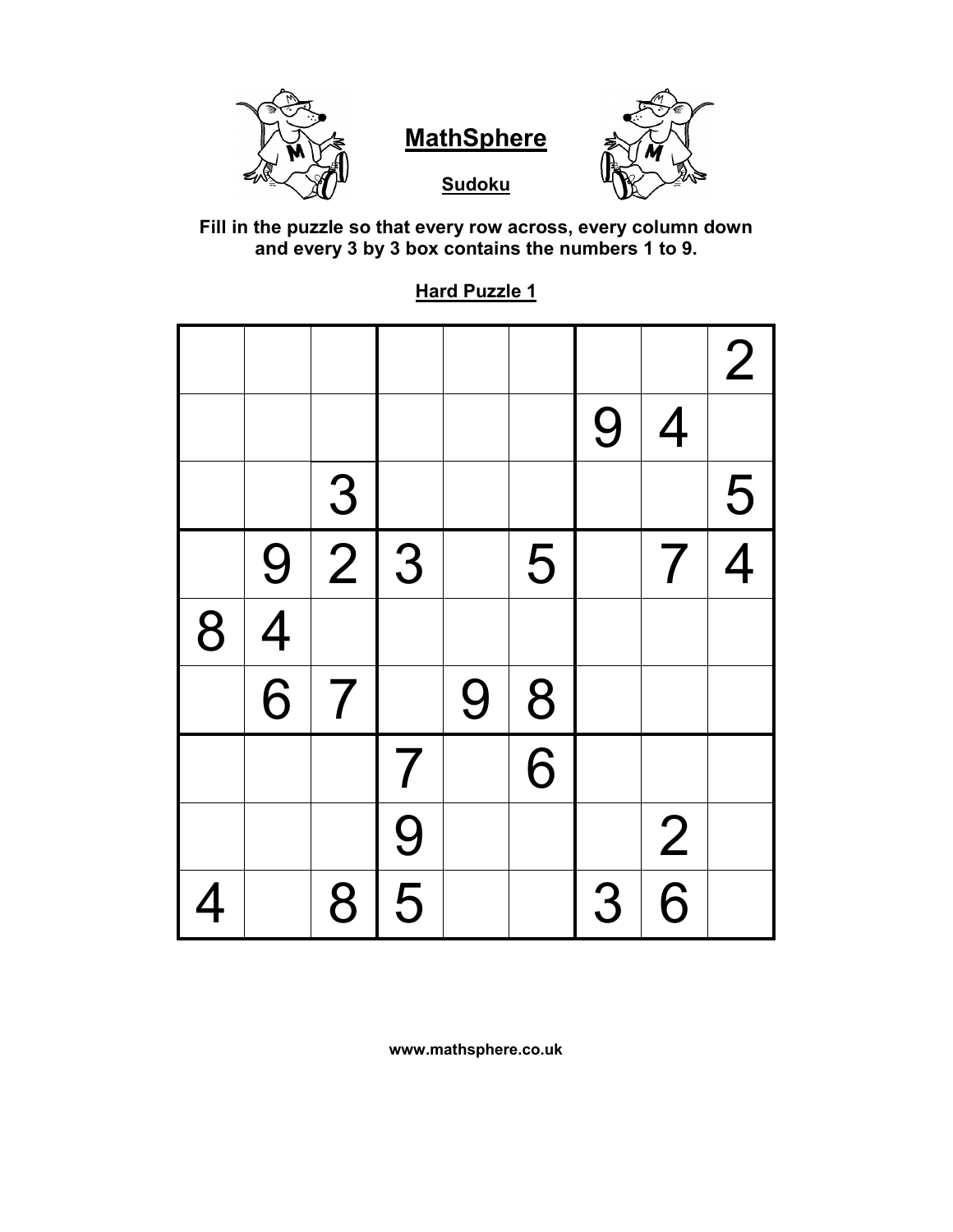

**Sudoku**



**Hard Puzzle 1 answer**

| 6                       | 8                       | $\overline{4}$ | 1              | 5              | 9              | 7 <sup>1</sup>   | 3              | $\overline{2}$          |
|-------------------------|-------------------------|----------------|----------------|----------------|----------------|------------------|----------------|-------------------------|
| 7                       | 5                       | $\overline{1}$ | 8              |                | 3 2            | 9<br>$\mathsf I$ | 4              | 6                       |
| 9                       | $\overline{2}$          | 3              | 6              | 7 <sup>1</sup> | 4              | 1 <sup>1</sup>   | 8 <sup>1</sup> | 5                       |
| $\overline{\mathbf{1}}$ | 9 <sup>1</sup>          |                | 2 3            | 6              | 5 <sup>1</sup> | 8                | 7 <sup>1</sup> | $\overline{\mathbf{4}}$ |
| 8                       | $\overline{\mathbf{4}}$ |                |                |                | 5 2 1 7        | 6                | 9 <sup>1</sup> | 3                       |
| 3                       | 6                       |                | 7 4            | 9 <sup>1</sup> |                | 8 2              | 5 <sup>1</sup> | 1                       |
| $\overline{2}$          | 3                       | 9              | 7 <sup>1</sup> | $\overline{4}$ | 6              | 5 <sup>1</sup>   | $\overline{1}$ | 8                       |
| 5                       | 1                       | 6              | 9              | 8              | 3 <sup>1</sup> | $\overline{4}$   | 2 <sup>1</sup> | $\overline{7}$          |
| 4                       |                         | 8              | 5              | $\overline{2}$ | $\overline{1}$ | 3                | 6              | 9                       |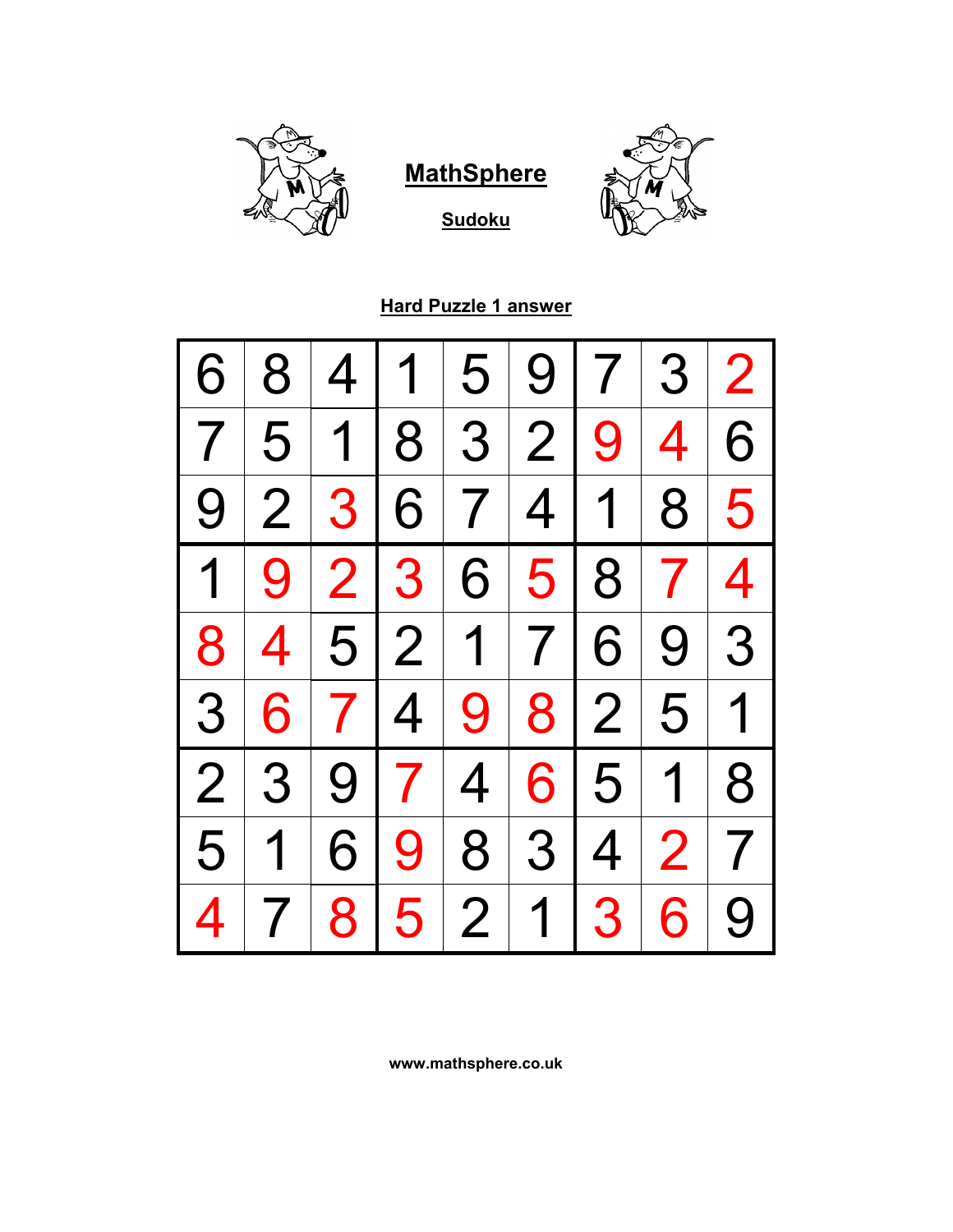



**Sudoku** 



**Fill in the puzzle so that every row across, every column down and every 3 by 3 box contains the numbers 1 to 9.**

**Hard Puzzle 2**

| $\overline{4}$ |                          | 6             |                |                |                | 5 | 9              |
|----------------|--------------------------|---------------|----------------|----------------|----------------|---|----------------|
|                |                          |               |                | $\overline{4}$ | $\overline{2}$ |   |                |
|                | $\overline{\mathcal{I}}$ |               |                |                |                |   |                |
|                |                          |               | 9              | 1              |                | 6 |                |
|                | 1                        | $\frac{5}{3}$ |                |                | 8              | 9 | $\overline{4}$ |
|                |                          |               | $\overline{2}$ |                |                |   | 1              |
| 5              |                          | 8             |                |                |                |   |                |
|                |                          |               |                | $\frac{3}{6}$  |                |   | 8              |
|                | 4                        |               |                |                |                |   |                |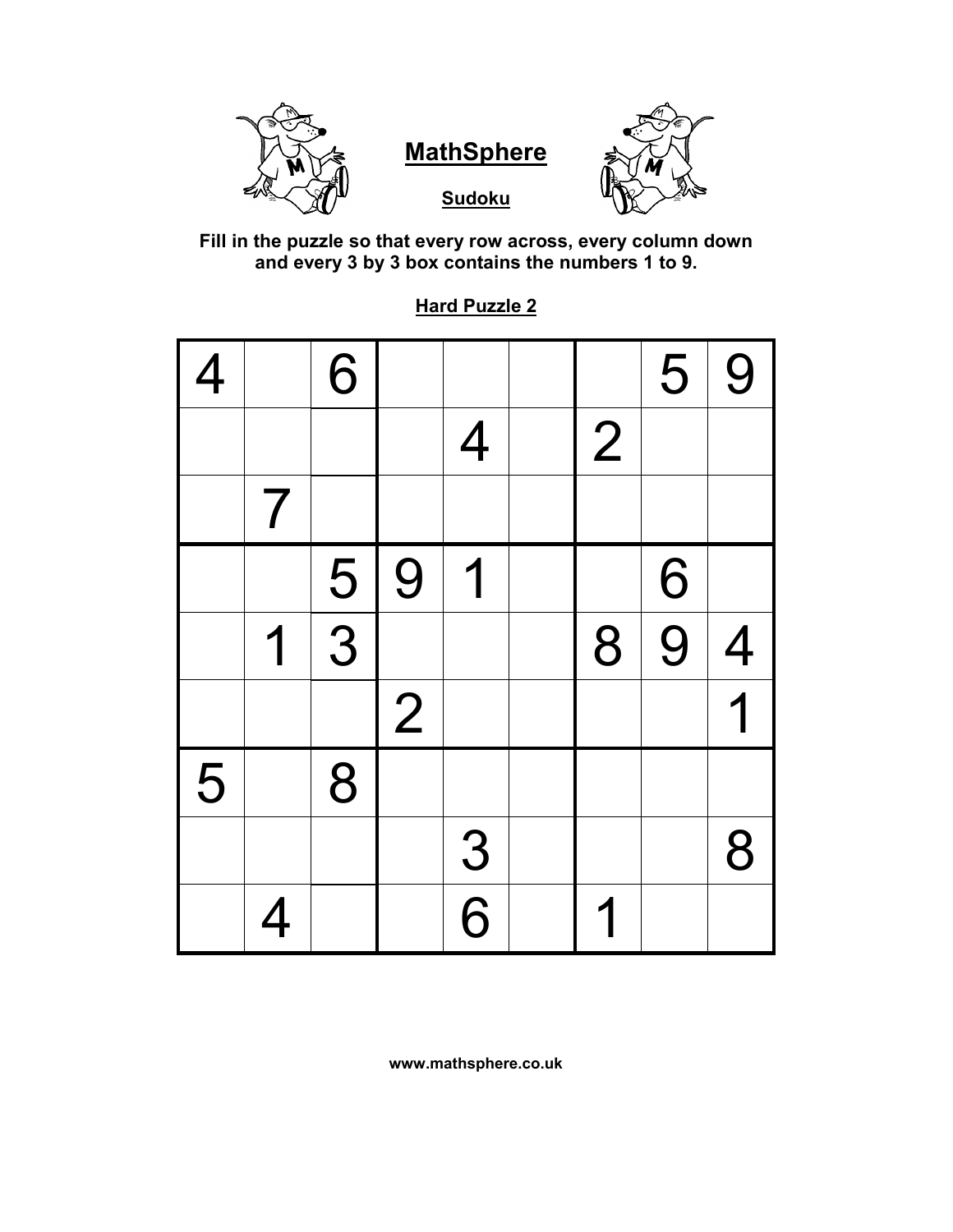

**Sudoku**



**Hard Puzzle 2 answer**

| 4              | 3              | 6   | 1              | 2 <sup>1</sup>  | 8 <sup>1</sup> | 7 <sup>1</sup> | 5              | 9              |
|----------------|----------------|-----|----------------|-----------------|----------------|----------------|----------------|----------------|
| 9              |                | 5 1 | 7              | $\vert 4 \vert$ | 6              | 2 <sup>1</sup> | 8 <sup>1</sup> | 3              |
| 8              | 7 <sup>1</sup> |     | 2 3 5          |                 |                | 9 4 1          |                | 6              |
| $\overline{7}$ | 8              |     | 5 9            |                 | 1 4 3          |                | 6              | $\overline{2}$ |
| $\overline{2}$ | 1 <sup>1</sup> |     | 3 6 7 5 8      |                 |                |                | 9 <sup>1</sup> | $\overline{4}$ |
| 6              | 9              |     | 4 2 8 3 5 7    |                 |                |                |                | 1              |
| 5              | $\overline{2}$ |     | 8 4 9 1 6      |                 |                |                |                | 3 7            |
| $\overline{1}$ | 6 <sup>1</sup> |     | 7 5            |                 | 3 2            | 9              | 4              | 8              |
| 3              | 4              | 9   | 8 <sup>1</sup> | 6 <sup>1</sup>  | 7              | $\mathbf{1}$   | 2 <sub>1</sub> | 5              |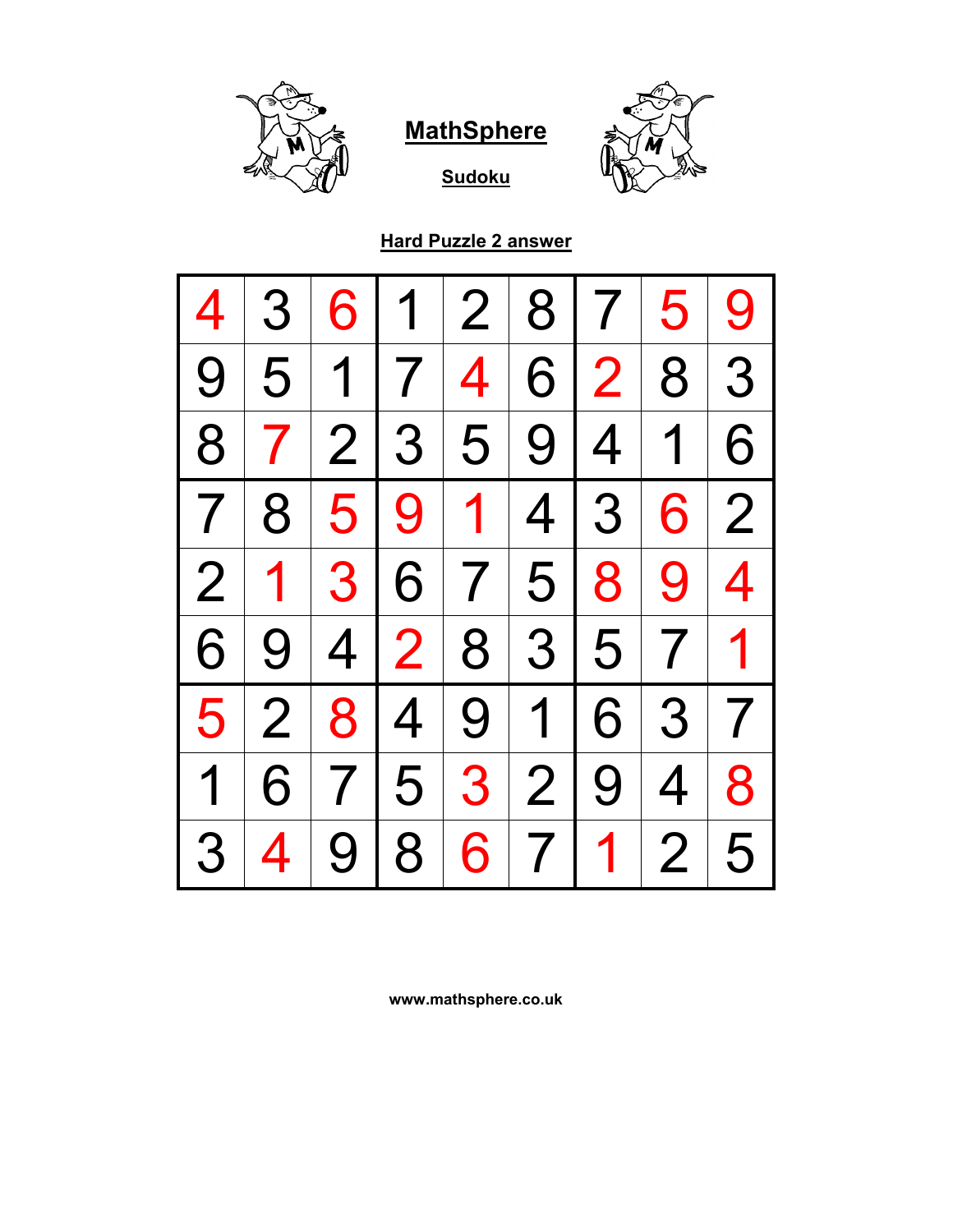

**Sudoku**



**Fill in the puzzle so that every row across, every column down and every 3 by 3 box contains the numbers 1 to 9.**

**Hard Puzzle 3**

|                         |                |                |   |               | 8                        |                             | 9              |   |
|-------------------------|----------------|----------------|---|---------------|--------------------------|-----------------------------|----------------|---|
|                         |                | 3              |   |               | 1                        |                             |                |   |
| $\vert 2 \vert$         |                |                |   |               | $\overline{\mathcal{I}}$ | 6                           |                |   |
|                         |                |                |   |               |                          |                             |                |   |
|                         | 9              | $\overline{4}$ |   | $\frac{2}{8}$ |                          |                             |                |   |
| $\overline{7}$          | 1              |                |   |               |                          | $\frac{2}{9}$ $\frac{9}{8}$ |                | 5 |
| $\overline{\mathbf{1}}$ |                |                | 9 |               |                          |                             | 3              |   |
| $\overline{5}$          | $\overline{7}$ |                |   |               |                          |                             | $\overline{4}$ |   |
|                         |                |                |   |               | 6                        |                             | $\overline{2}$ |   |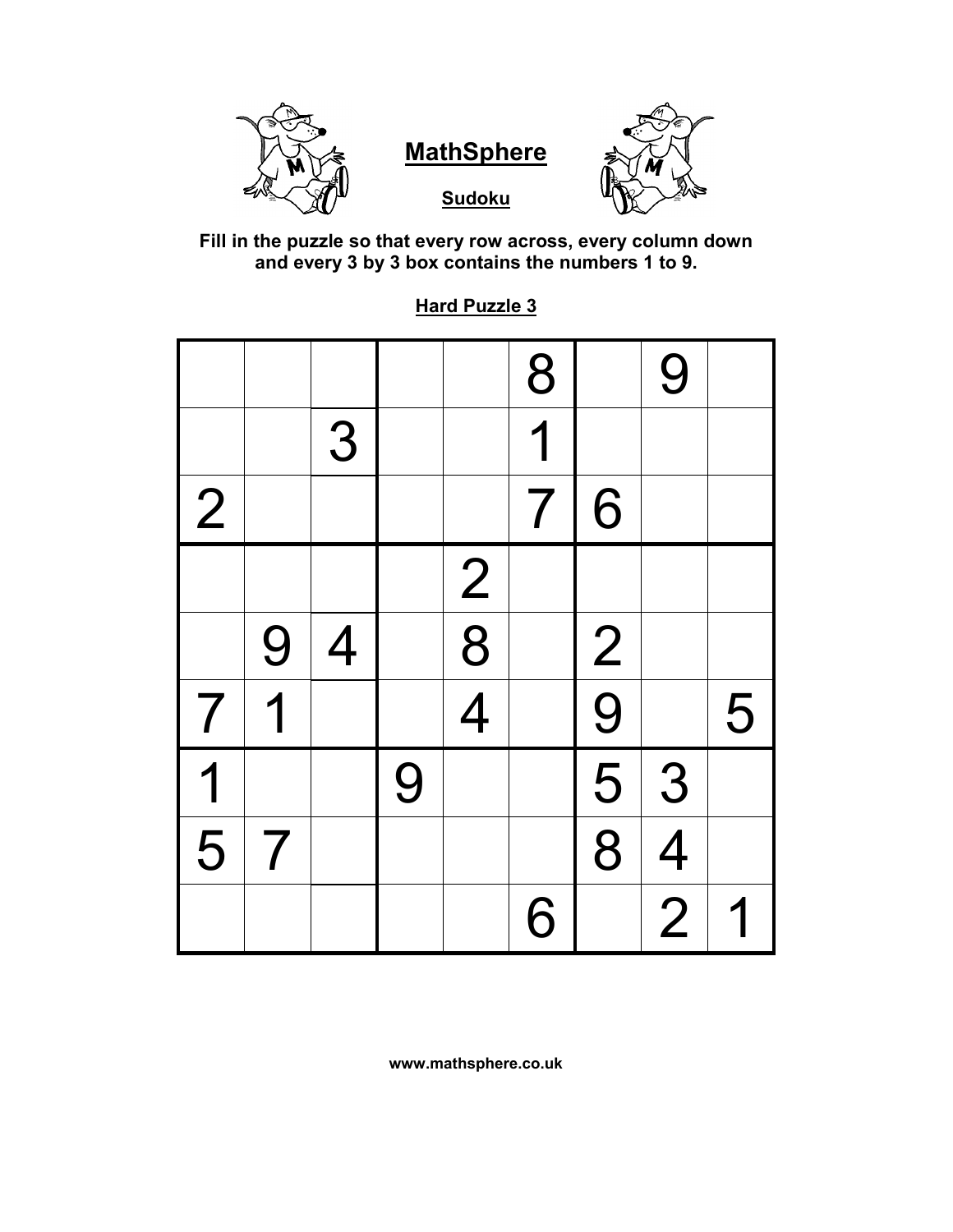

**Sudoku**



**Hard Puzzle 3 answer**

| 6              | 4              | 7 I            | $\overline{5}$ | 3               | 8              | 1              | 9              | $\overline{2}$ |
|----------------|----------------|----------------|----------------|-----------------|----------------|----------------|----------------|----------------|
| 9              | 5              | 3 <sup>1</sup> | 2 <sup>1</sup> | 6               | 1 <sup>1</sup> | $\overline{4}$ | 7 <sup>1</sup> | 8              |
| $\overline{2}$ | 8              | 1 <sup>1</sup> | $\overline{4}$ | 9 <sub>1</sub>  | 7 <sup>1</sup> | 6 <sup>1</sup> | 5 <sup>1</sup> | 3              |
| 8              | 6              |                | 5 7            | $\overline{2}$  |                | 9 3            | $\overline{1}$ | $\overline{4}$ |
| 3              | 9              |                | 4 1 8          |                 | $\overline{5}$ | $\overline{2}$ | 6              | $\overline{7}$ |
| $\overline{7}$ | $\mathbf 1$    | $\overline{2}$ | 6              | $\vert 4 \vert$ |                | 3 9            | 8              | 5              |
| $\mathbf 1$    | $\overline{2}$ | 8 <sup>1</sup> | 9 <sup>1</sup> | 7 <sup>1</sup>  |                | 4 5            | 3              | 6              |
| 5              |                | 6              | 3              | $\overline{1}$  | 2 <sup>1</sup> | 8              | $\overline{4}$ | 9              |
| 4              | 3              | 9              | 8              | 5               | 6              | $\overline{7}$ | $\overline{2}$ | 1              |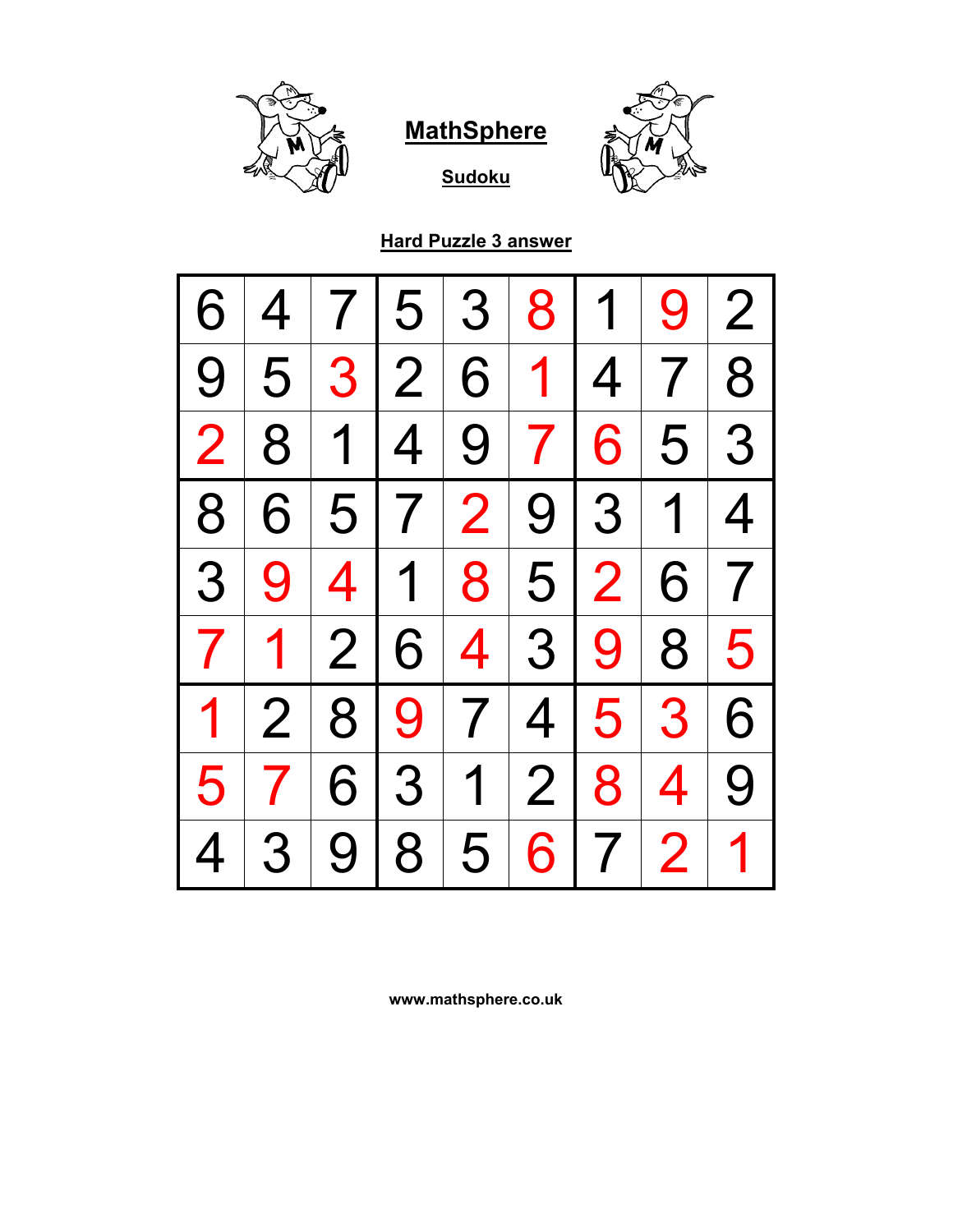

**Fill in the puzzle so that every row across, every column down and every 3 by 3 box contains the numbers 1 to 9.**

|   | $\overline{7}$ |                |                | 1              |                |                         | $\overline{2}$ |                |
|---|----------------|----------------|----------------|----------------|----------------|-------------------------|----------------|----------------|
| 5 |                |                |                | $\overline{2}$ | $\overline{7}$ |                         |                |                |
|   |                | $\overline{2}$ |                |                | $\overline{8}$ |                         |                | $\overline{4}$ |
|   |                |                | $\frac{5}{9}$  |                |                |                         |                |                |
| 8 | 6              |                | $\overline{1}$ |                |                | 9                       | 5              | 3              |
|   |                |                | $\overline{3}$ |                |                | $\overline{\mathbf{1}}$ |                |                |
| 3 |                |                |                |                |                |                         |                | 9              |
|   | $\overline{2}$ |                | $\overline{7}$ | $\frac{5}{3}$  |                |                         |                |                |
|   |                |                | $\overline{2}$ |                |                | 4                       | 8              |                |

**Hard Puzzle 4**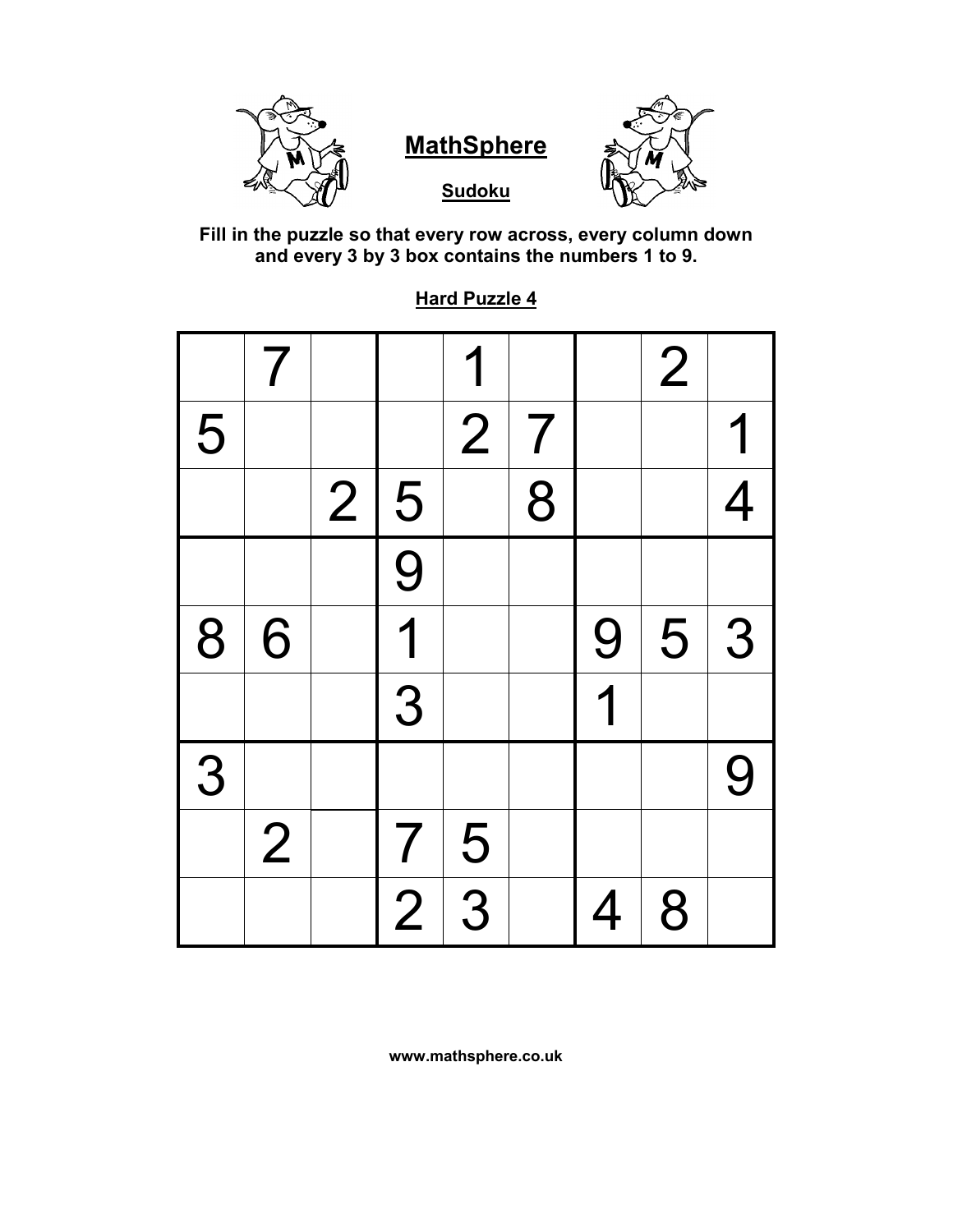

**Sudoku**



**Hard Puzzle 4 answer**

| 9                        |                | 4 <sub>1</sub> | 6 <sup>1</sup> | $\mathbf 1$     | 3              | 5              | $\overline{2}$ | 8                        |
|--------------------------|----------------|----------------|----------------|-----------------|----------------|----------------|----------------|--------------------------|
| 5                        | 8              |                | 3 4            |                 | 2 7 6          |                | 9 <sup>1</sup> | $\overline{\mathbf{1}}$  |
| 6                        | $\mathbf 1$    |                | 2 5            |                 | 9 8 7 3        |                |                | $\overline{\mathcal{A}}$ |
| $\overline{1}$           | 3              | 5 <sup>1</sup> | 9 <sup>1</sup> | 7               |                | $6 8$          | 4              | $\overline{2}$           |
| 8                        |                | $6 7 1 $       |                | $\vert 4 \vert$ | 2 <sup>1</sup> | 9              | 5 <sup>1</sup> | 3                        |
| $\overline{2}$           | $\overline{4}$ |                |                |                 | 9 3 8 5        | 1 <sup>1</sup> | 6              | $\overline{7}$           |
| 3 <sup>1</sup>           | 5 <sup>1</sup> |                | 1 8            | 6               |                | 4 2            | 7 <sup>1</sup> | 9                        |
| 4                        | $\overline{2}$ | 8              | 7 <sup>1</sup> | 5 <sup>1</sup>  |                | 9 3            | $\overline{1}$ | 6                        |
| $\overline{\mathcal{I}}$ | 9              | 6              | $\overline{2}$ | 3 <sup>1</sup>  | $\overline{1}$ | $\overline{4}$ | 8              | 5                        |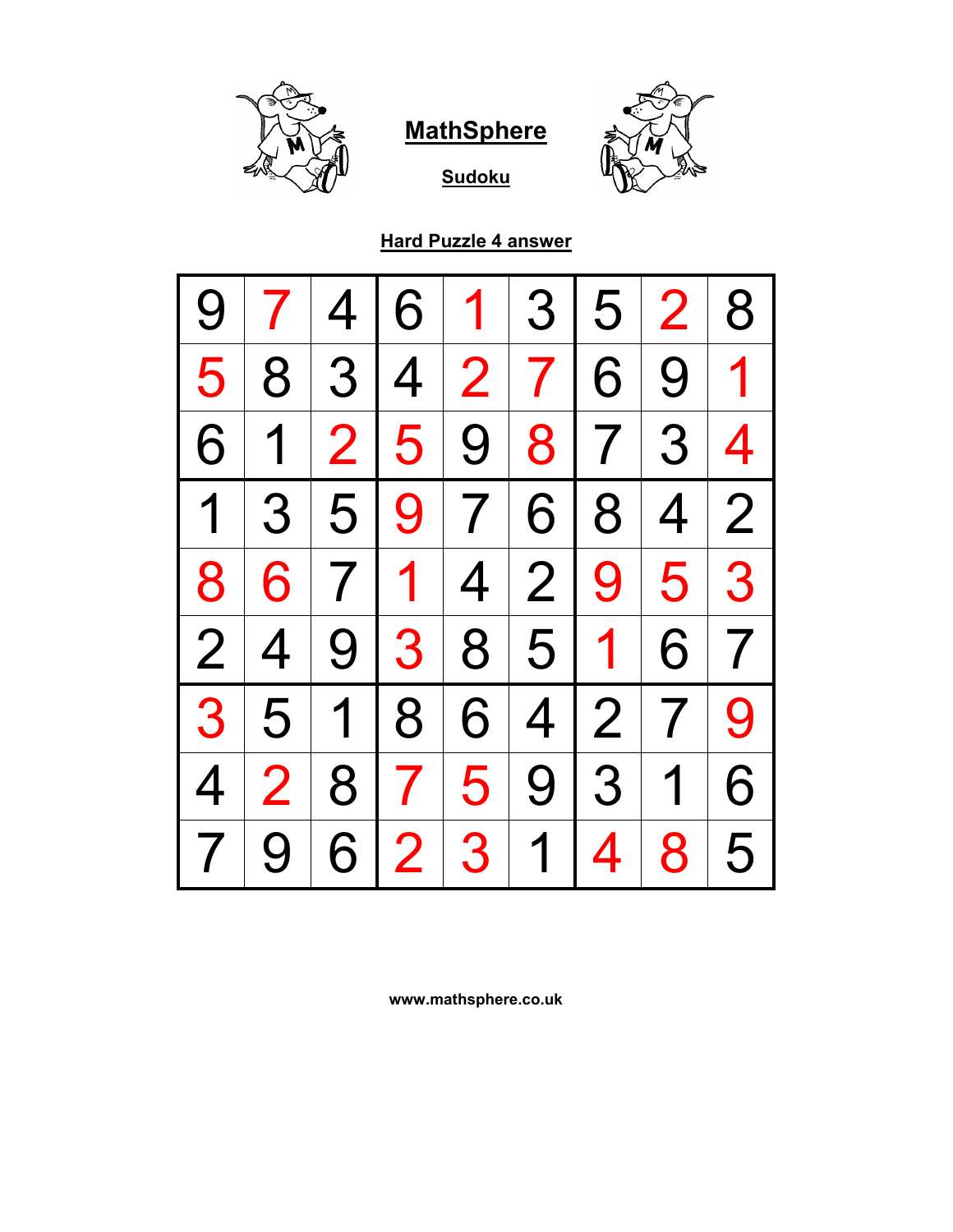



**Sudoku**



**Fill in the puzzle so that every row across, every column down and every 3 by 3 box contains the numbers 1 to 9.**

**Hard Puzzle 5**

| $\overline{2}$ | $\overline{\mathcal{I}}$ |   |                |   |                |                | 9                        | 3                       |
|----------------|--------------------------|---|----------------|---|----------------|----------------|--------------------------|-------------------------|
|                |                          | 6 |                | 3 | 9              |                |                          |                         |
| 3              |                          |   |                |   |                | 1              | 5                        |                         |
|                | $\frac{3}{2}$            |   | $\overline{2}$ |   | $\overline{4}$ |                |                          | $\overline{7}$          |
| $\frac{9}{4}$  |                          | 5 |                |   |                | $\overline{4}$ |                          | $\overline{8}$          |
|                |                          |   | 6              |   |                |                |                          |                         |
|                |                          |   |                |   |                |                | $\overline{\mathcal{I}}$ | 5                       |
| 5              |                          |   |                |   | $\frac{8}{3}$  |                |                          | $\overline{\mathbf{1}}$ |
|                |                          | 4 |                |   |                | 9              |                          |                         |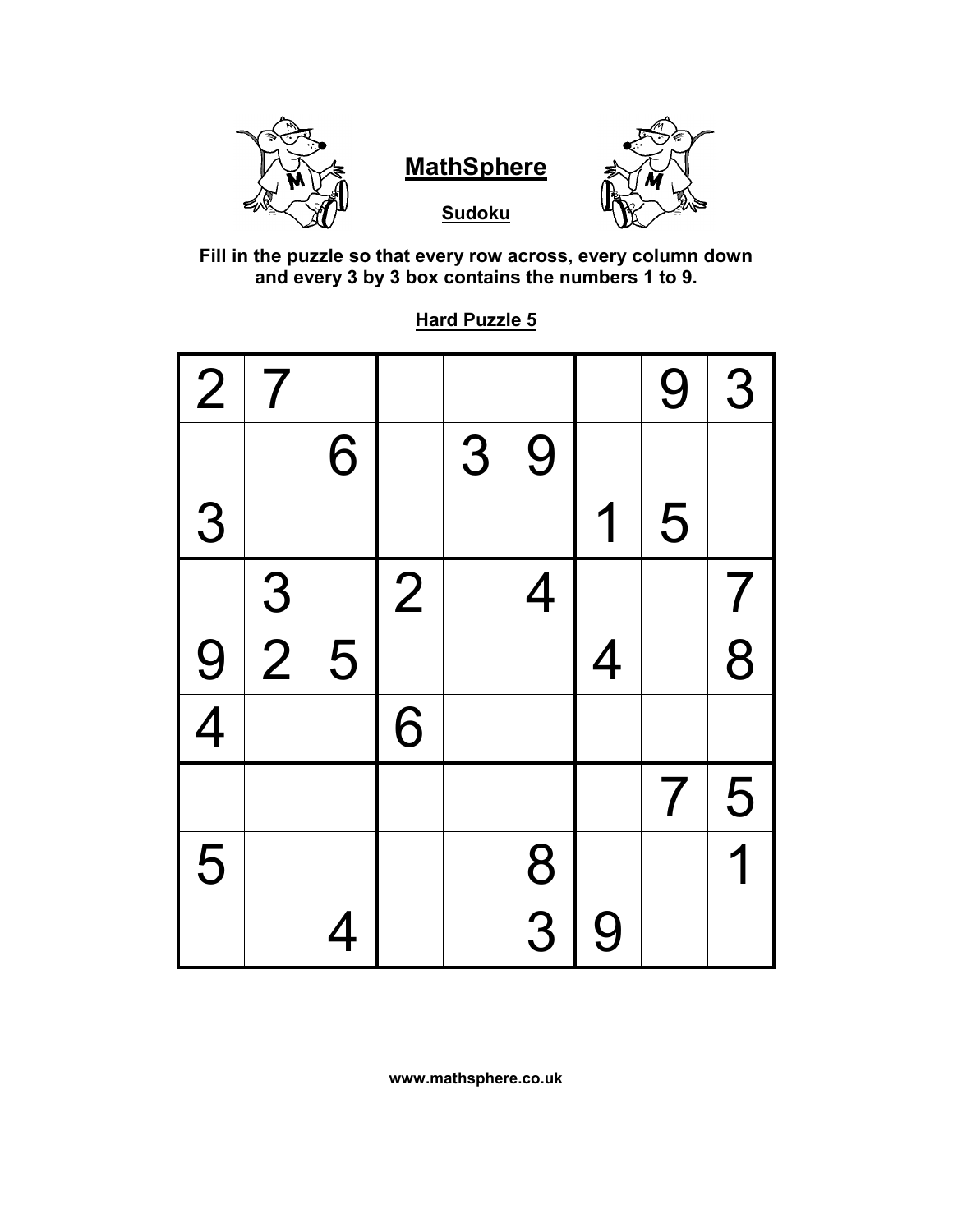



**Hard Puzzle 5 answer**

**Sudoku**

| $\overline{2}$          |                |   | $\overline{4}$ | 5              | 6              | 8   | 9              | 3              |
|-------------------------|----------------|---|----------------|----------------|----------------|-----|----------------|----------------|
| 18                      | 5 <sup>1</sup> | 6 |                |                | 1 3 9 7        |     | 2 <sup>1</sup> | $\overline{4}$ |
| 3                       | $\overline{4}$ |   |                |                | 9 8 2 7 1 5    |     |                | 6              |
| 6                       | 3 <sup>1</sup> |   | 8 2 9          |                |                |     | 4 5 1 7        |                |
| 9                       | $\overline{2}$ |   |                |                | 5 3 7 1 4      |     | 6 <sup>1</sup> | 8              |
| $\overline{\mathbf{4}}$ | $\overline{1}$ |   |                |                | 768523         |     |                | 9              |
| $\overline{1}$          | 8              |   | 3 9            |                | 4 2 6          |     | 7 <sup>1</sup> | 5              |
| 5                       | 9              | 2 | 7 <sup>1</sup> | 6 <sup>1</sup> |                | 8 3 | 4              | 1              |
|                         | 6              | 4 | 5 <sup>1</sup> | $\overline{1}$ | 3 <sup>1</sup> | 9   | 8              | $\overline{2}$ |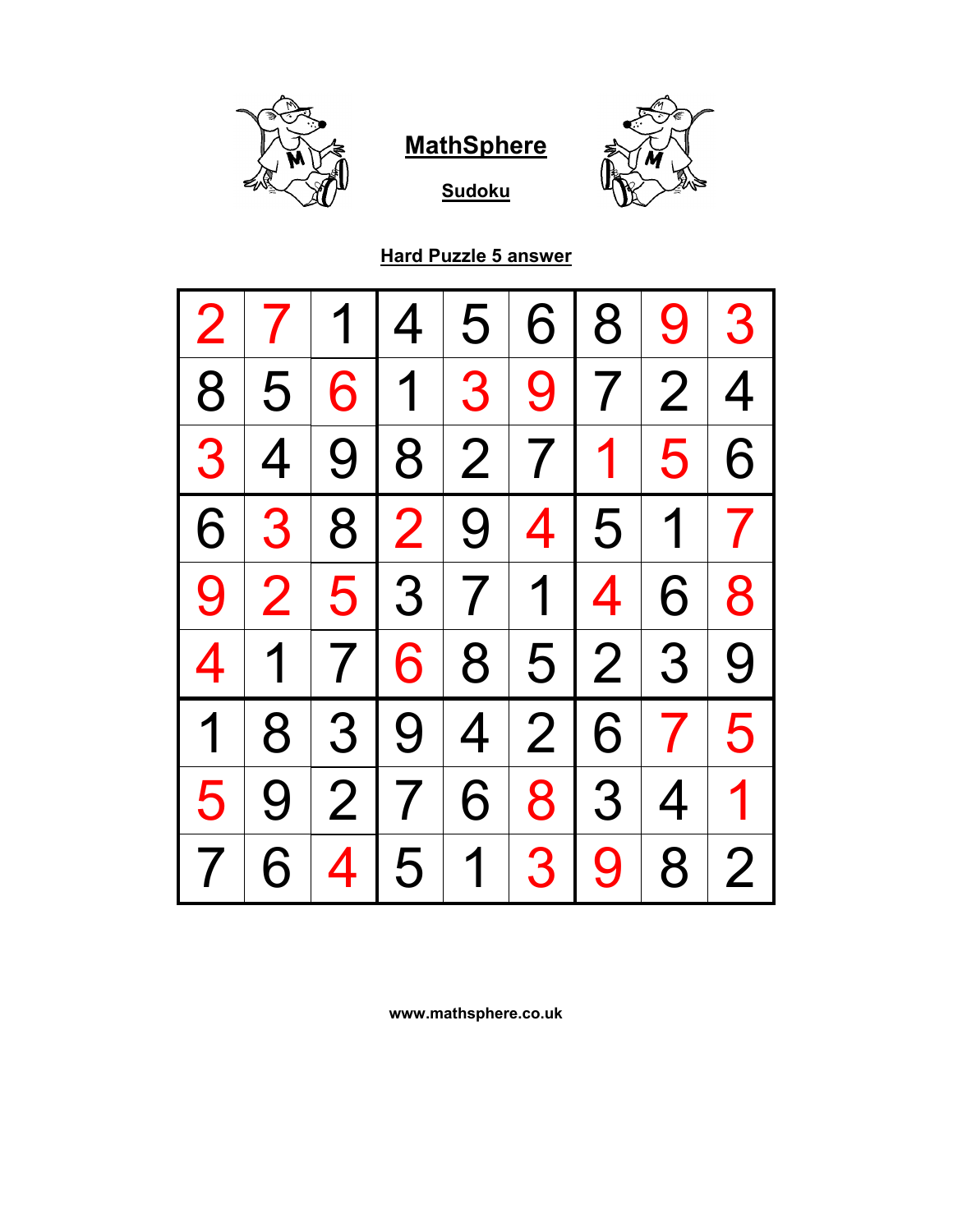

**Fill in the puzzle so that every row across, every column down and every 3 by 3 box contains the numbers 1 to 9.**

**Hard Puzzle 6**

| 8                        | $\overline{4}$ |   |   |               | $\overline{\mathcal{I}}$ |   |                |
|--------------------------|----------------|---|---|---------------|--------------------------|---|----------------|
|                          |                |   |   | 8             |                          | 5 |                |
|                          |                | 6 |   |               |                          |   | $\overline{4}$ |
|                          | $\overline{7}$ |   | 1 | 3             | $\overline{4}$           |   |                |
|                          | $\overline{2}$ | 3 |   |               | $\overline{\mathbf{1}}$  | 9 | 8              |
|                          |                |   | 5 |               |                          |   | $\overline{3}$ |
| $\overline{\mathcal{L}}$ | 9              |   |   |               |                          |   |                |
|                          |                |   |   | $\frac{2}{4}$ |                          |   | 9              |
|                          |                | 8 |   |               |                          | 3 |                |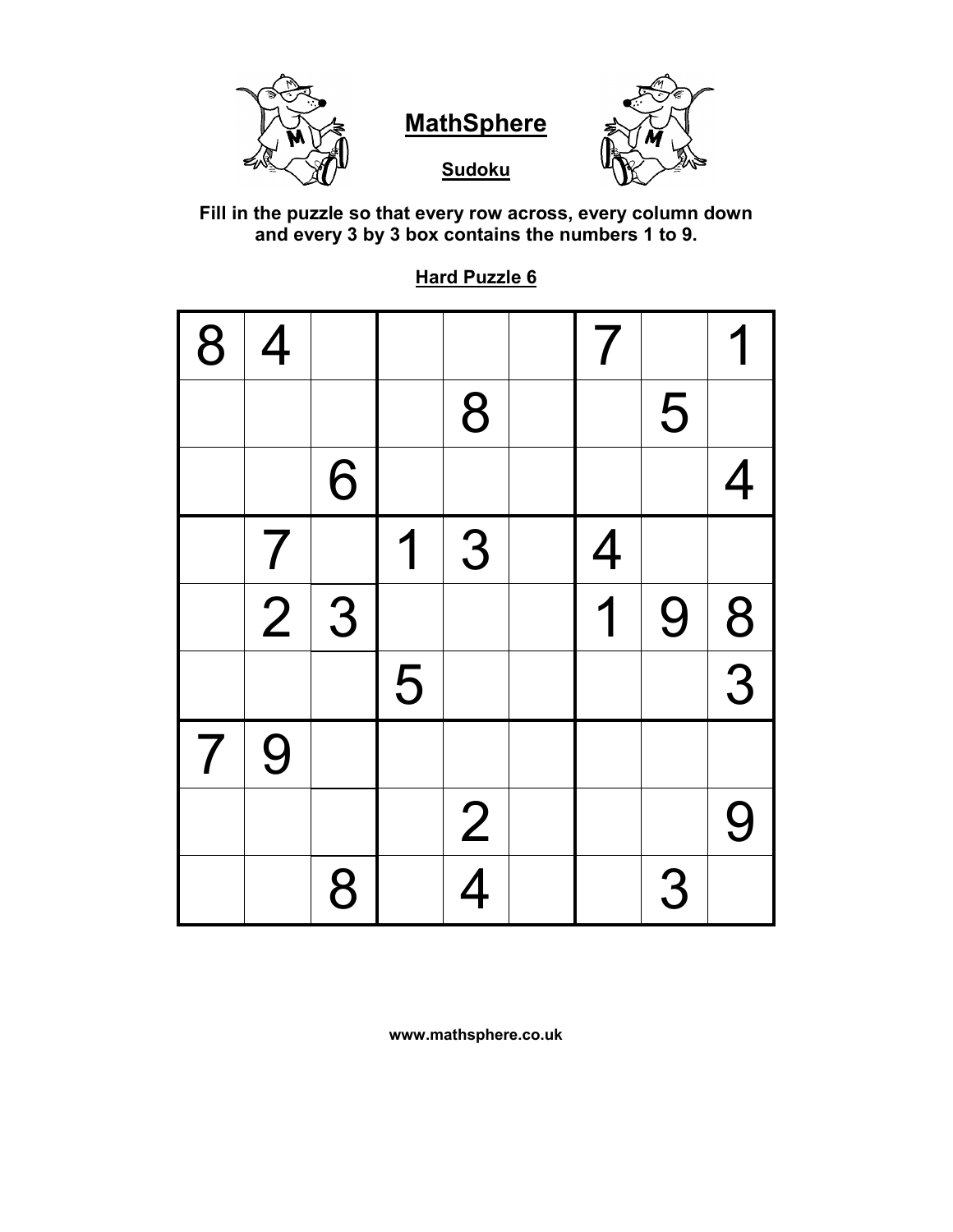



**Hard Puzzle 6 answer**

**Sudoku**

| 8              | 4              |       | 2 3       | $ 5\rangle$    | 9 | 7 <sup>1</sup> | 6              | $\overline{\mathbf{1}}$ |
|----------------|----------------|-------|-----------|----------------|---|----------------|----------------|-------------------------|
| $\overline{1}$ | 3 <sup>1</sup> |       | 7 6       | 8 <sup>1</sup> |   | 4 9            | 5 <sup>1</sup> | $\overline{2}$          |
| 9              | 5 <sup>1</sup> |       |           |                |   |                | 6 2 7 1 3 8    | $\overline{4}$          |
| 6              | 7 <sup>1</sup> |       | 9 1 3 8 4 |                |   |                | 2              | 5                       |
| 5 <sup>1</sup> | 2 <sup>1</sup> |       | 3 4       |                |   |                | 6 7 1 9        | 8                       |
| $\overline{4}$ |                | 8 1 5 |           |                |   |                | 9 2 6 7 3      |                         |
| $\overline{ }$ | 9              |       | 5 8 1 3 2 |                |   |                | $\overline{4}$ | 6                       |
| 3              | 6              |       | 4 7 2 5 8 |                |   |                | 1              | 9                       |
| $\overline{2}$ | 1              | 8     | 9         | 4 <sup>1</sup> | 6 | 5 <sup>1</sup> | 3              | $\overline{7}$          |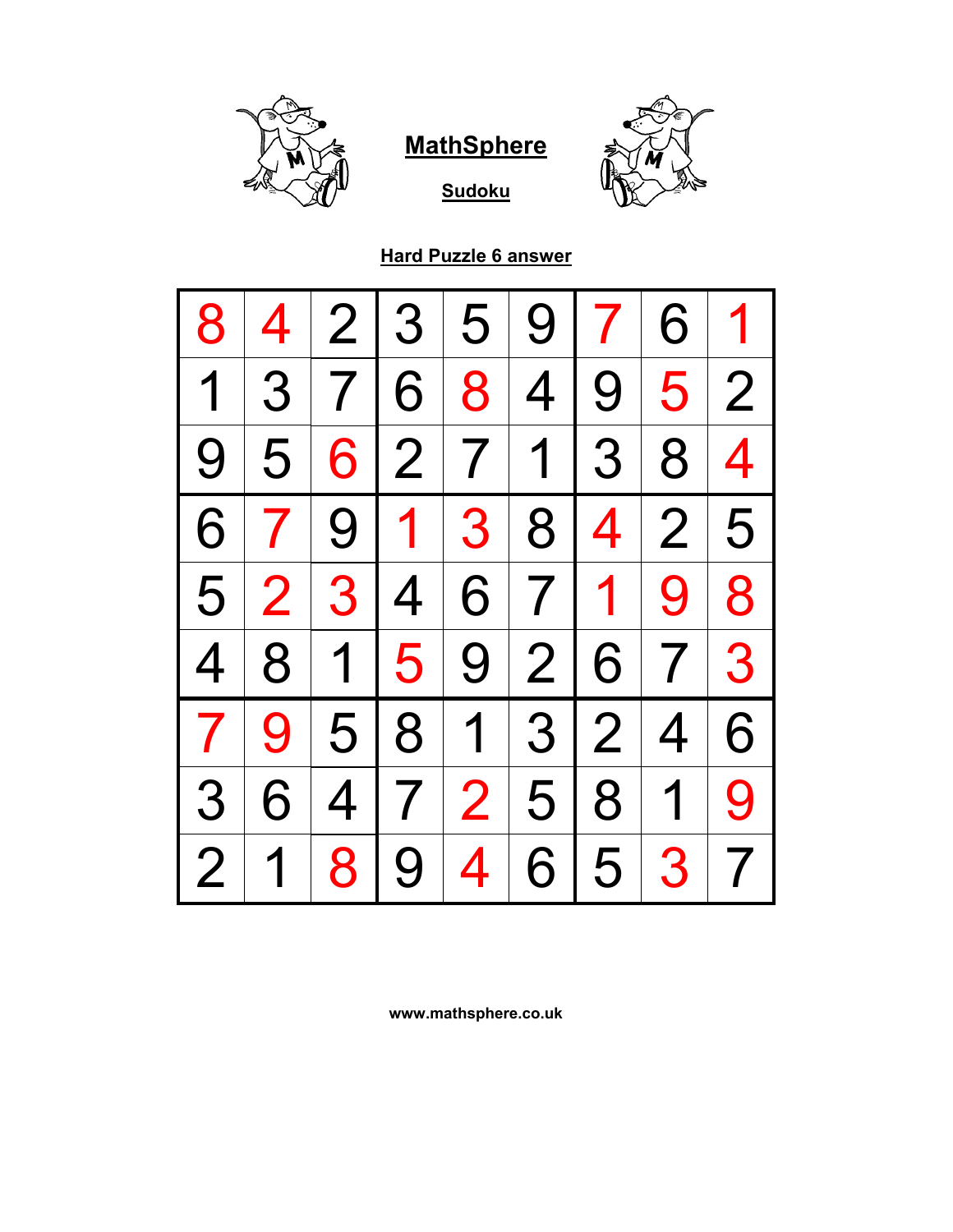

**Sudoku**



**Fill in the puzzle so that every row across, every column down and every 3 by 3 box contains the numbers 1 to 9.**

**Hard Puzzle 7**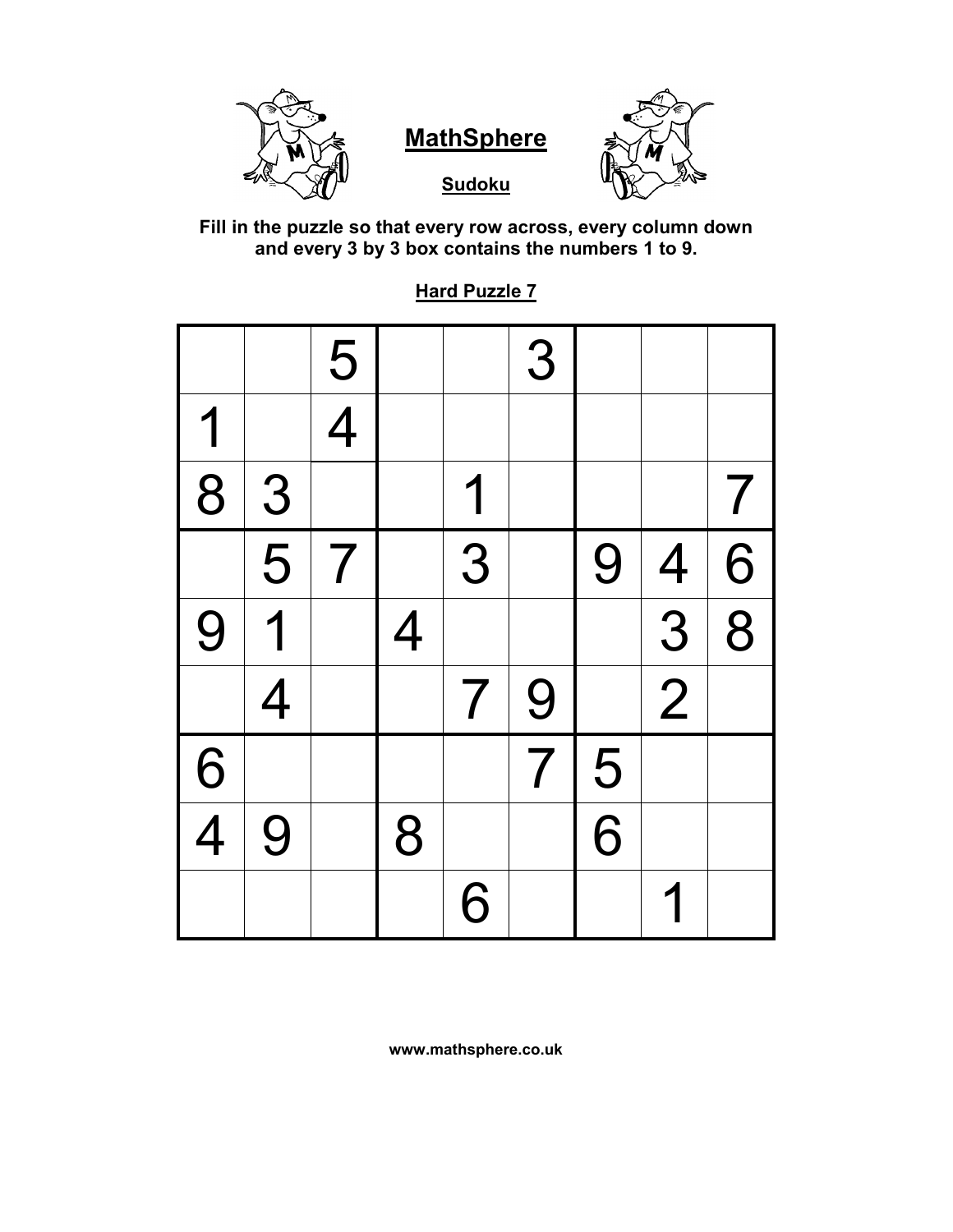

**Sudoku**



#### **Hard Puzzle 7 answer**

| 7              | 6              | 5              | $\overline{2}$ | 9              | 3 <sup>1</sup> | $\overline{4}$ | 8                        | 1                        |
|----------------|----------------|----------------|----------------|----------------|----------------|----------------|--------------------------|--------------------------|
| $\mathbf 1$    | $\overline{2}$ | $\overline{4}$ | $\overline{7}$ | 8              | 6              | 3              | 5                        | 9                        |
| 8              | 3              | 9 <sup>1</sup> | 5 <sup>1</sup> | $\mathbf 1$    | 4              | $\overline{2}$ | 6                        | $\overline{\phantom{a}}$ |
| $\overline{2}$ | 5              |                | 7 1            | 3              | 8              | 9              | $\overline{\mathcal{A}}$ | 6                        |
| 9              | $\mathbf 1$    | 6              | $\overline{4}$ |                | 2 5            | 7 <sup>1</sup> | 3                        | 8                        |
| 3              | 4              | 8 <sup>1</sup> | 6              | 7 <sup>1</sup> | 9 <sup>1</sup> | 1 <sub>1</sub> | $\overline{2}$           | 5                        |
| 6              | 8              | 1 <sup>1</sup> | 3 <sup>1</sup> | 4              | 7 <sup>1</sup> | 5              | 9                        | $\overline{2}$           |
| 4              | 9              | 2              | 8              | 5              | 1 <sup>1</sup> | 6              | 7 <sup>1</sup>           | 3                        |
| 5              | 7              | 3              | 9              | 6              | $\overline{2}$ | 8              | $\mathbf 1$              | $\overline{4}$           |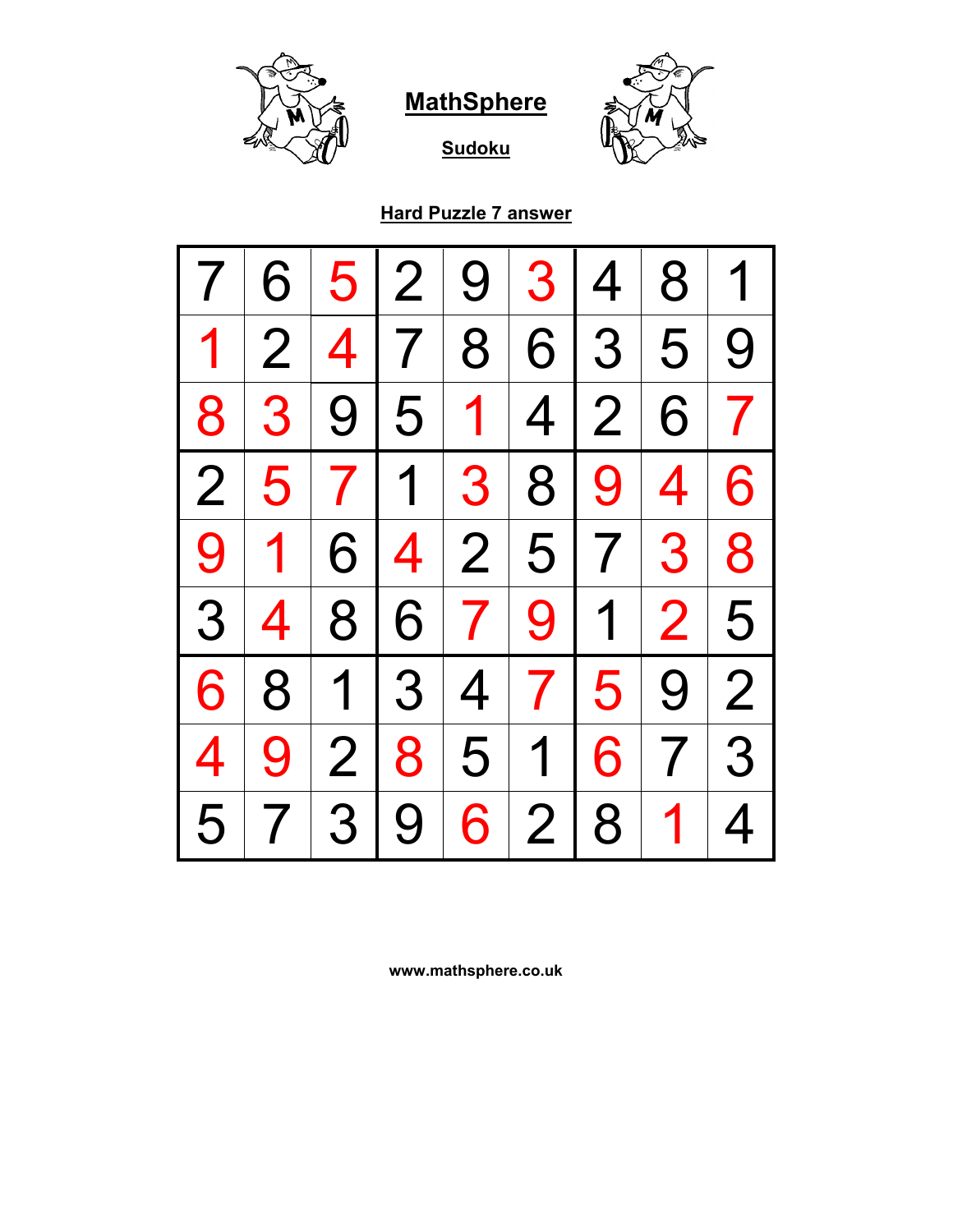

**Sudoku**



**Fill in the puzzle so that every row across, every column down and every 3 by 3 box contains the numbers 1 to 9.**

|               |                |   | 5              | 3 | $\overline{4}$ |                | 8                        |  |
|---------------|----------------|---|----------------|---|----------------|----------------|--------------------------|--|
|               | 8              |   |                | 1 |                | $\overline{4}$ |                          |  |
|               | $\overline{2}$ |   | 8              |   |                |                | $\overline{\mathcal{I}}$ |  |
|               |                |   |                | 6 |                |                | $\frac{5}{3}$            |  |
| $\frac{8}{4}$ |                |   |                |   | 5              | 8              |                          |  |
|               | 3              |   |                |   |                |                |                          |  |
|               |                |   |                |   | 1              | 3              |                          |  |
|               |                |   |                | 7 |                |                |                          |  |
|               | 1              | 6 | $\overline{2}$ |   |                |                |                          |  |

**Hard Puzzle 8**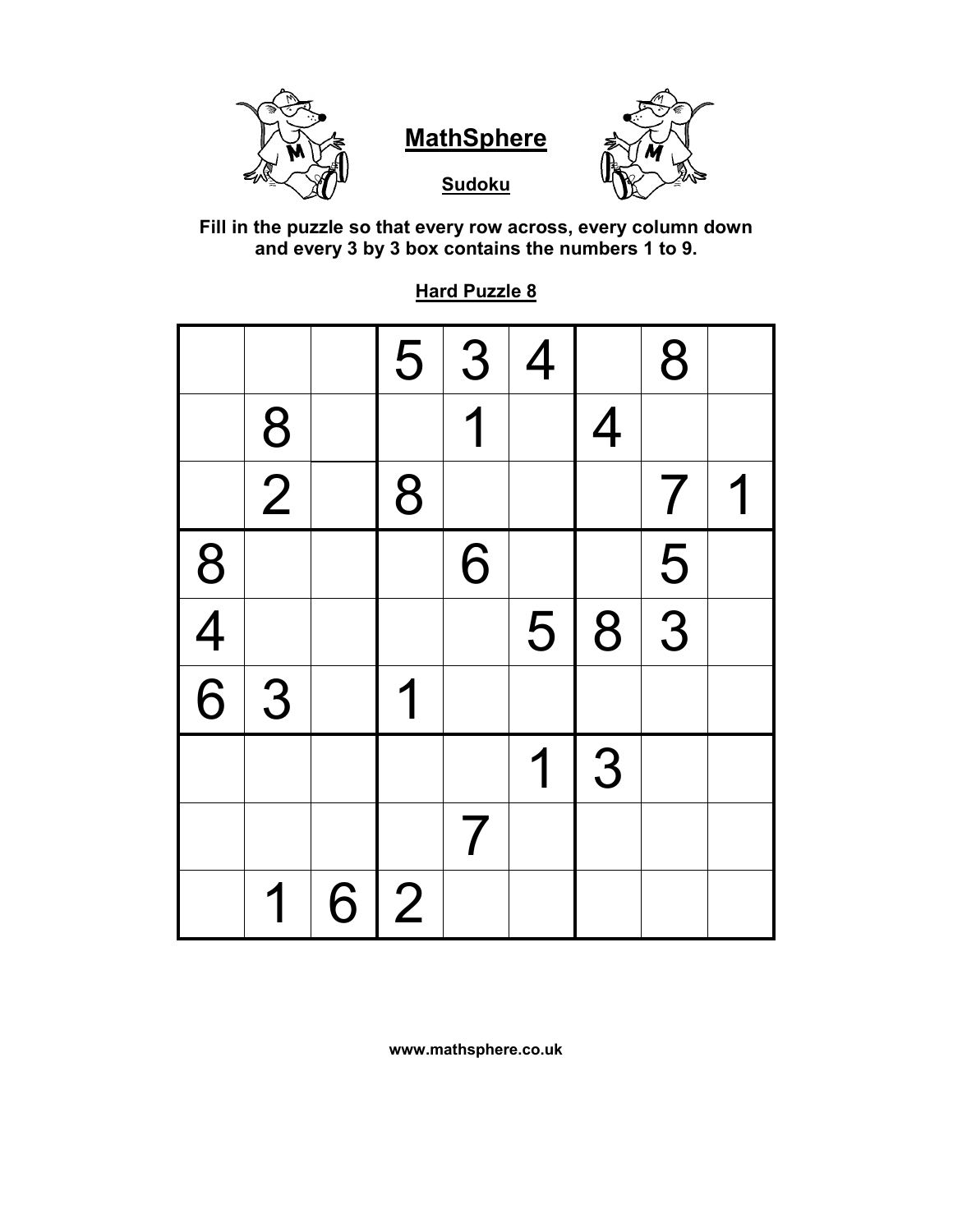



**Sudoku**

#### **Hard Puzzle 8 answer**

|                          | 6              |                | 5                                          | 3            | 4 <sub>1</sub> | 2 <sup>1</sup>     | 8              | 9              |
|--------------------------|----------------|----------------|--------------------------------------------|--------------|----------------|--------------------|----------------|----------------|
| 5 <sub>1</sub>           | 8              |                | 9 7 1 2                                    |              |                | $\left  4 \right $ | 6              | 3              |
| 3 <sup>1</sup>           | $\overline{2}$ | $\overline{4}$ | 8                                          |              | 9 6            |                    | $5 7 1$        |                |
| 8                        | 9 <sup>1</sup> | $\overline{2}$ | 3 <sup>1</sup><br>$\overline{\phantom{a}}$ |              | 6 7 1          |                    | 5 <sup>1</sup> | 4 <sup>1</sup> |
| $\overline{4}$           |                |                | 7 1 9 2 5                                  |              |                | 8 <sup>1</sup>     | 3 <sup>1</sup> | 6              |
| 6                        | 3              |                | 5 1 4                                      |              | 8 <sup>1</sup> | 9 <sup>1</sup>     | 2              | 7 <sup>1</sup> |
| $\overline{\phantom{a}}$ | $\overline{4}$ |                | 8 6                                        |              | 5 1 3          |                    | 9 <sup>1</sup> | $\overline{2}$ |
| $\overline{2}$           | 5              |                | 3 4                                        | $\mathbf{7}$ | 9 <sup>1</sup> | 6 <sup>1</sup>     | 1 <sup>1</sup> | 8              |
| 9                        | 1              | 6              | $\overline{2}$                             | 8            | 3              | $7\phantom{.}$     | $\overline{4}$ | 5              |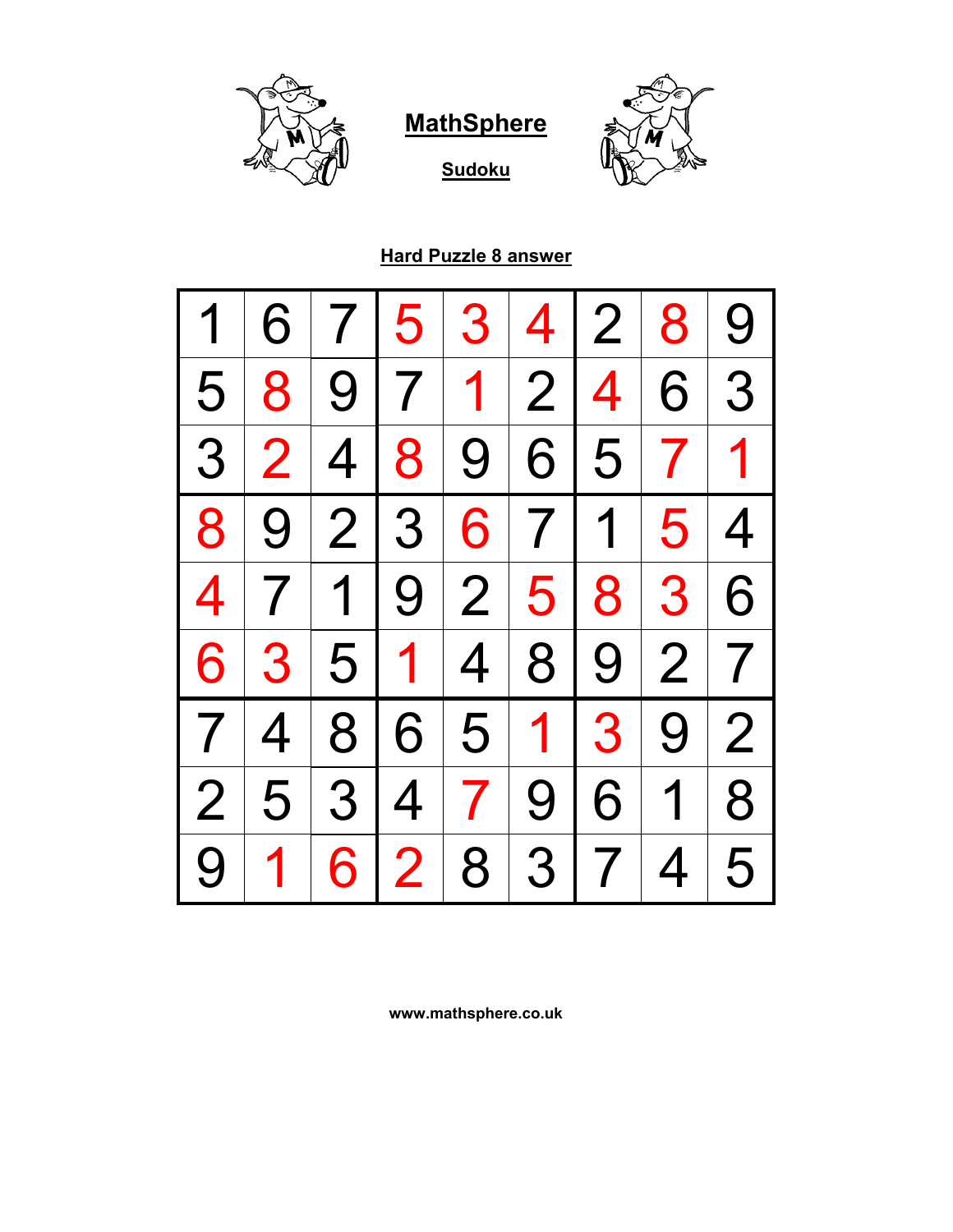

**Sudoku**



**Fill in the puzzle so that every row across, every column down and every 3 by 3 box contains the numbers 1 to 9.**

**Hard Puzzle 9**

| $\overline{\prime}$ |               |                |                |   | 5 |                | 9                         |                |
|---------------------|---------------|----------------|----------------|---|---|----------------|---------------------------|----------------|
|                     |               |                |                | 8 |   |                |                           |                |
|                     | $\frac{4}{2}$ |                | $\overline{4}$ |   | 1 | 5              | $\overline{3}$            | 6              |
| 4                   |               | $\overline{7}$ |                |   |   |                | $\overline{\overline{5}}$ |                |
|                     |               |                | 8              | 5 |   |                |                           |                |
|                     |               |                | 1              |   |   | $\overline{4}$ |                           | 3              |
|                     |               |                |                | 9 |   |                | 8                         |                |
| 9                   |               |                |                |   | 6 |                |                           | $\overline{7}$ |
|                     |               |                |                |   |   |                | $\overline{2}$            | 5              |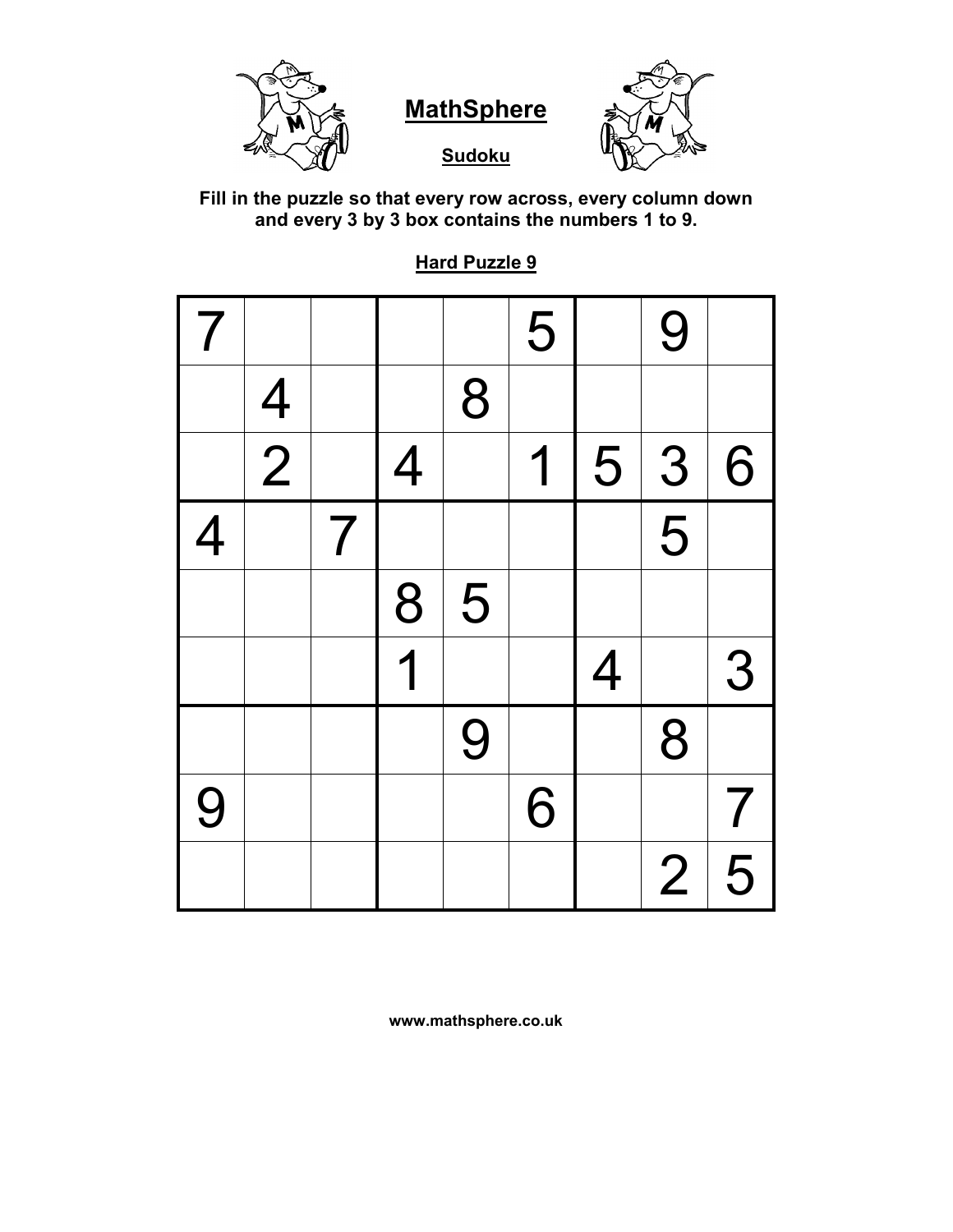



**Sudoku**

#### **Hard Puzzle 9 answer**

|                | 3                        | 1 | $\overline{2}$ | 6              | 5              | 8              | 9              | $\overline{4}$           |
|----------------|--------------------------|---|----------------|----------------|----------------|----------------|----------------|--------------------------|
| 6              | $\overline{4}$           |   | 5 9 8 3 1 7    |                |                |                |                | $\overline{2}$           |
| 8              | $\overline{2}$           |   | 9 4 7 1 5      |                |                |                | 3 <sup>1</sup> | 6                        |
| 4 <sup>1</sup> | 1 <sup>1</sup>           |   | 7 6            | 3 <sup>1</sup> | 9 2            |                | 5 <sup>1</sup> | 8                        |
| $\overline{2}$ | 6                        |   | 3 8            | 5 <sup>1</sup> |                |                | 4 7 1          | 9                        |
| 5              | 9 <sup>1</sup>           |   | 8 1 2 7 4      |                |                |                | 6 <sup>1</sup> | 3                        |
| 3              | 5 <sup>1</sup>           |   | 4 7            |                | 9 2 6          |                | 8 <sup>1</sup> | $\overline{1}$           |
| 9              | 8                        |   | 2 5            | 1 <sup>1</sup> | 6              | 3 <sup>1</sup> | $\overline{4}$ | $\overline{\phantom{a}}$ |
| $\overline{1}$ | $\overline{\mathcal{I}}$ | 6 | 3              | 4              | 8 <sup>1</sup> | 9 <sup>1</sup> | $\overline{2}$ | 5                        |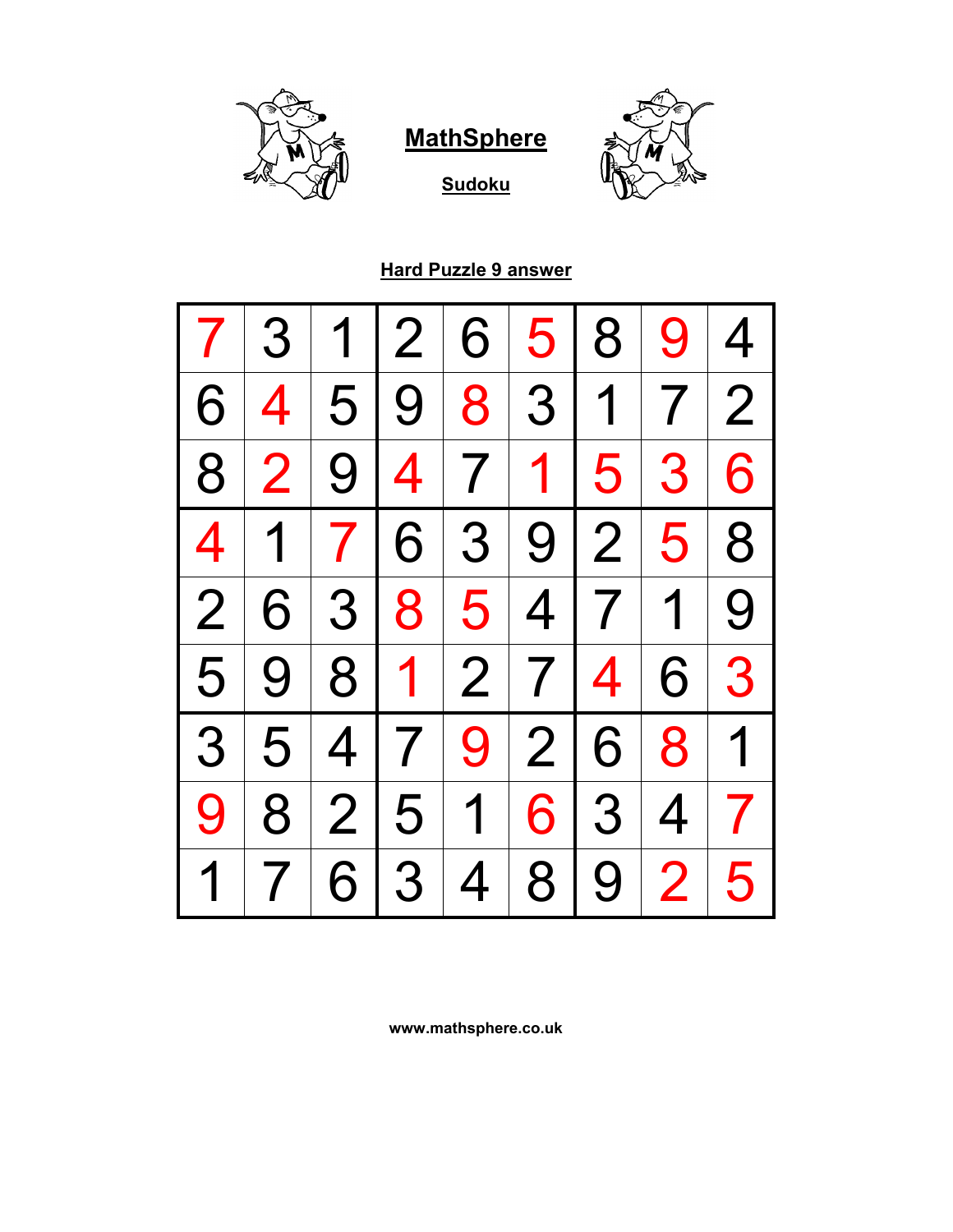

**Sudoku**



**Fill in the puzzle so that every row across, every column down and every 3 by 3 box contains the numbers 1 to 9.**

**Hard Puzzle 10**

|   |                          | 3              |                |                | $\overline{\mathcal{I}}$ |                | 6              |   |
|---|--------------------------|----------------|----------------|----------------|--------------------------|----------------|----------------|---|
|   |                          | $\overline{7}$ | 8              |                |                          | $\overline{2}$ |                |   |
|   |                          |                |                |                |                          |                | 3              |   |
|   |                          |                |                | 5              |                          |                |                |   |
|   |                          | 5              | $\overline{4}$ |                | 8                        | $\sqrt{3}$     | $\overline{7}$ | 9 |
|   | 3                        |                | $\overline{2}$ | $\overline{7}$ | $\overline{9}$           | $\overline{6}$ | $\overline{4}$ |   |
| 5 |                          |                |                |                |                          |                |                | 3 |
|   | $\overline{\mathcal{I}}$ | 6              | 3              | 9              | $\overline{4}$           |                |                |   |
|   |                          | $\overline{4}$ |                |                | $\overline{5}$           |                | 8              |   |